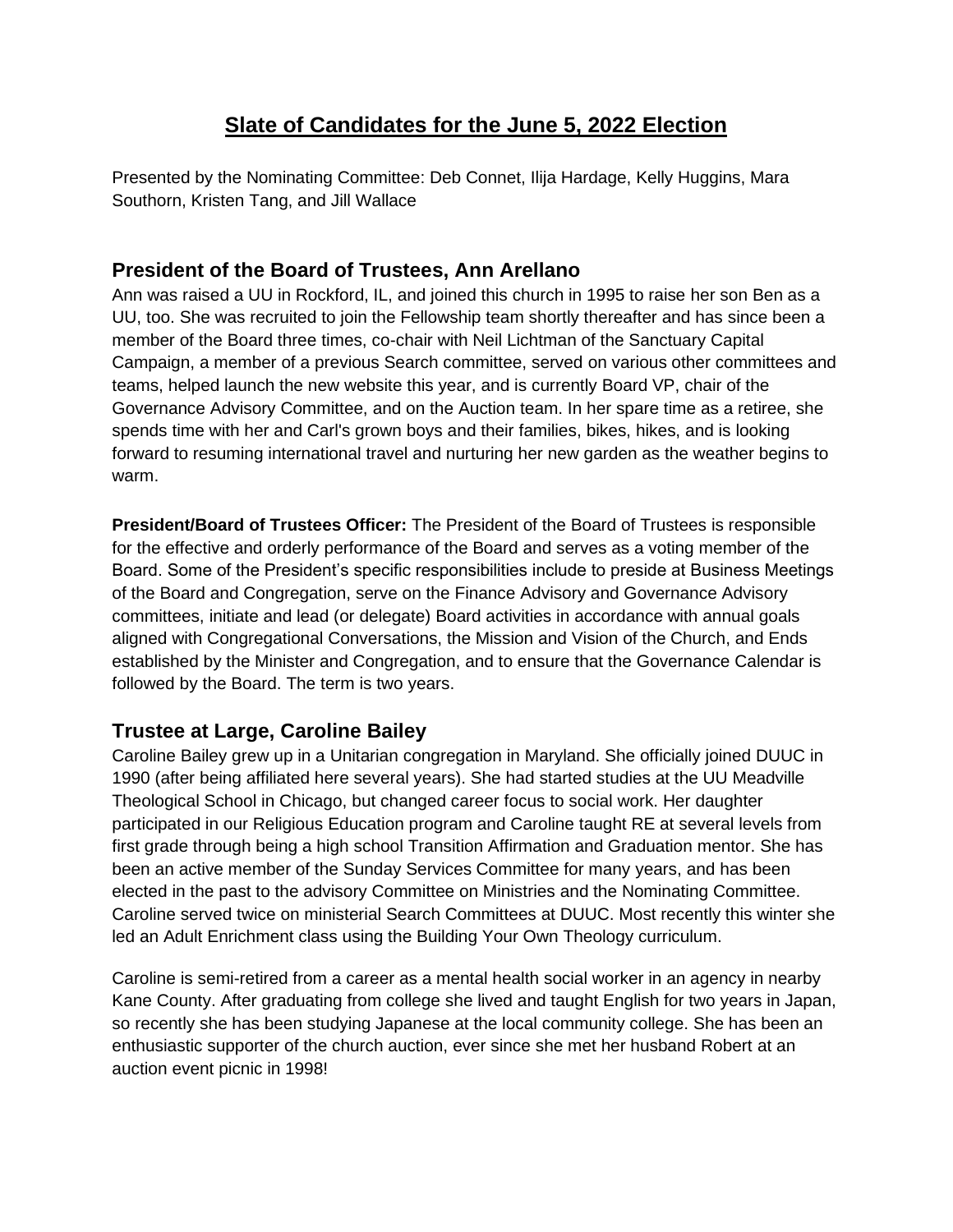**Board Member and Trustee at Large:** The Trustee at Large serves as a voting member of the Board of Trustees. The Trustee at Large will participate in the Board's strategic and goaloriented planning based on our mission and annual vision of ministry as derived from conversations with Staff, Lay leaders, and the Congregation. The Trustee will take part in Church policy writing and review, delegation of program management to the Minster and Staff, and assessment and evaluation of goals set at the Board's annual planning retreat. The term is two years.

#### **Member of Nominating Committee, Chris Knight**

Chris first discovered UU at the Unitarian Church of Hinsdale in 2001. After moving to the western suburbs in Lisle, he and his wife Sandra started attending services as visitors at DUUC in 2015. They joined as members in October 2017. Their daughter Lulu has been attending RE since that time and has played cello several times for services or in ensembles. Chris joined the choir in November of 2017 and sang as a tenor until choir performances stopped due to Covid. He has stepped in a few times to help with hymn singing since that time. Chris has volunteered for PADS with the DUUC group and with PADS directly for several of their fundraising events. He has also volunteered as an RE helper and as a member of the AV team. He enjoys running the cameras for services or science Sunday and has been helping during Covid at least once a month. This is his first time volunteering for a committee position at DUUC. Chris works from home for a small company designing electronics. He enjoys spending time with his family, traveling, reading, cooking and occasionally performing in local community theater.

## **Member of Nominating Committee, Carol Manthy**

Carol joined DUUC along with her husband Russ in 2012. Since then she has served in several capacities. She has been and is currently a greeter for Sunday services. She was committee chair for Memorial Receptions since Elsie's departure. She was in charge of AM PADS until COVID stopped the in person service. She was also an alto in the choir for several years. Carol spends several days of the week taking care of her three grandchildren after school. She is glad Sunday services are at the church again. Hopefully it will remain that way.

**Committee Member:** The Nominating Committee is responsible for identifying and fostering leadership abilities of Church members in order to select and present a slate of candidates for elected positions of the Church. The term is two years.

## **Board Appointed Positions**

Per the Bylaws, Article VI, Section 2, vacancies in any Officer position, Trustee-at-Large position, Nominating Committee position, or other elected position as described in the Policy Manual will be filled by vote of the Board for the remainder of the unexpired term. Kaiya Iverson was appointed Vice President of the Board of Trustees in May of 2022. She will serve starting in June of 2022 until the term ends in June 2023. Ilija Hardage was appointed Member of the Nominating Committee in October of 2021. He will serve until the term ends in June of 2023.

## **Vice President of the Board of Trustees, Kaiya Iverson**